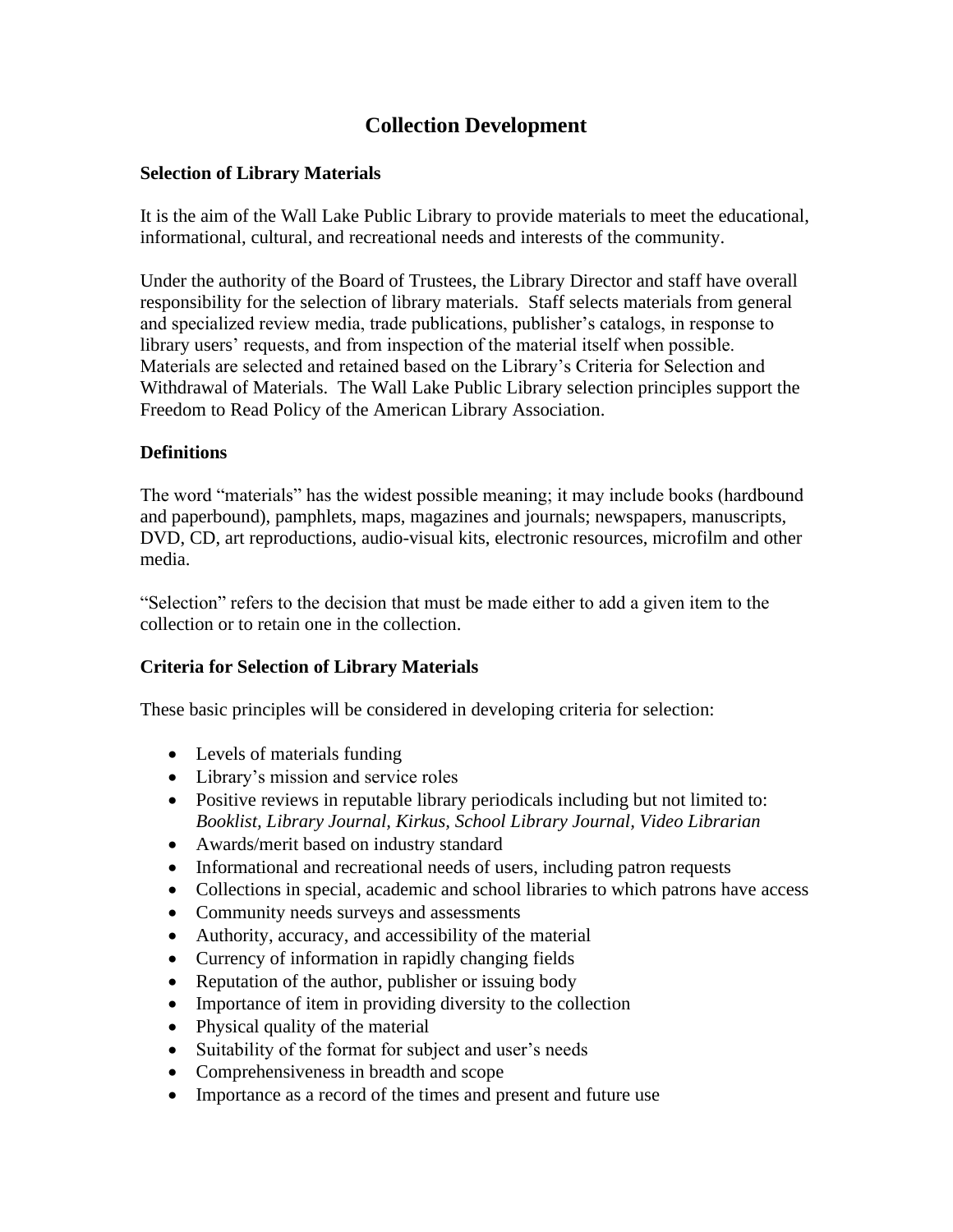## **Gifts**

Gifts are added to the collection according to the same criteria for selection of purchased materials. Books and other materials offered to the Library may be accepted or rejected by the Library Director and/or Library Board with the understanding that the classification, housing, circulation or disposal of the gift materials is left entirely to the discretion of the Library Director and/or Library Board. Donations are final and become the property of the Wall Lake Public Library

## **Special Collections**

Collections of newspapers, pamphlets, books, microfilm, maps and other items of local and Iowa history will be preserved whenever possible.

## **Criteria for Withdrawal of Materials**

In order to maintain a vital, interesting, and usable collection, the Wall Lake Public Library judiciously removes from its collection items that are outdated, outmoded, or worn. The following criteria will be used when considering material for withdrawal:

- 1. Volumes of no use to the Library: If a title has gone three to five years without circulating, has not to staff's knowledge been used for reference purposes or other documented in-house use, and in not a standard title, it will probably warrant discarding. Even classics, if unused because of unattractive appearance, may be replaced with better editions.
- 2. Books of poor content: This applies to materials such as: outdated information (especially in the sciences, statistical compendiums, medicine, geography, technology, and travel); trivial subject matter or trivial approach to it; mediocrity of writing; false information; unused volumes of sets; repetitious series; superseded editions. Unneeded duplicate titles of fiction and nonfiction as well as superfluous books in subject fields in which the community has little interest may also be removed.
- 3. Books of very poor appearance: This includes badly bound and printed editions, (small print, shoddy binding, dull print, cramped margins, poor illustrations, pulpy paper through which the print shows); worn-out books (yellowed, and brittle paper, mutilated or missing pages, frayed bindings, broken backs, dingy or dirty covers); and sets whose antiquated appearance discourages use.
- 4. Non-book formats: Periodicals, pamphlets, audio-visual materials and other items are evaluated criteria which include: out-of-date information, physical damage rendering the material unusable, and items no longer of interest to the community indicated by documented lack of use.

It shall be the responsibility of the Library Director and Library Staff to use their knowledge of books and other materials, and the advisory assistance available to them, to make the decision to remove materials from the shelves and dispose of them in a suitable manner.